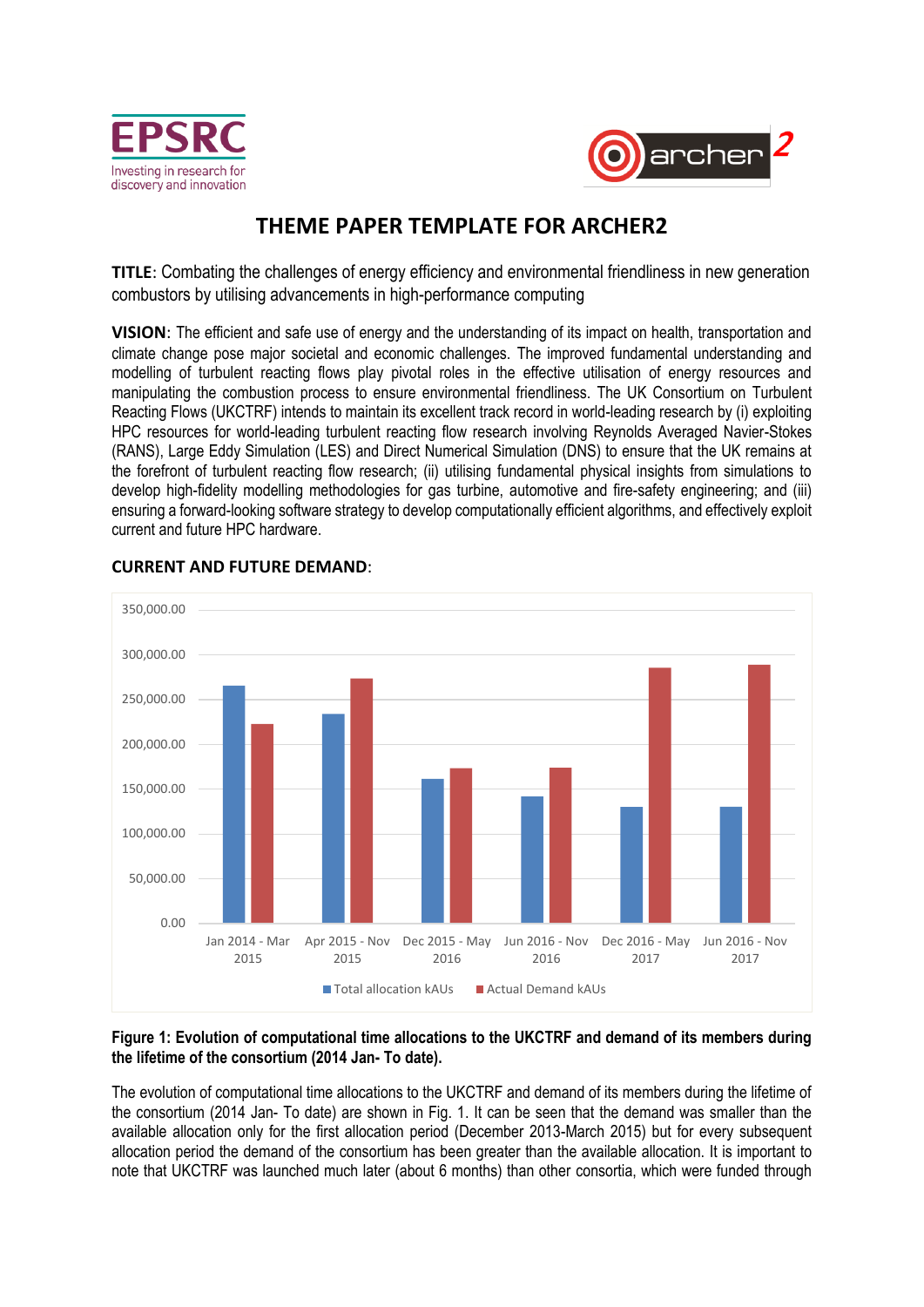the previous High-End Computing (HEC), call in 2012. The UKCTRF research community did not have access to high-end computational resources for a long time so the members of the consortium were reliant on regional HPC facilities (e.g. N8, Cambridge HPCS facility etc.) and on computational time allocations from their existing research grants. Thus, some research groups within the consortium were using the computational time allocation in their own research grants before applying for computational time from the consortium. This contributed to the underutilisation in the first allocation period. As a result of continuous encouragement by the management team of the UKCTRF the level of utilisation improved over time and since March 2015 the demand surpassed the available allocation. It is worth noting the available allocation amount is communicated to the members at the beginning of the allocation period so that they can tailor their applications accordingly. In spite of that the demand in last two allocation periods was 3 times of the available allocation. It is worth noting that the demands shown in Fig. 1 are the figures based on the KAUs requested in the application forms but by that stage the consortium members have already moderated their demands based on the knowledge of the available allocation. Thus, the actual demand is much greater than the demand shown in Fig. 1. Under this circumstance the management team needed to take actions so that the available computational time is fairly distributed among the applications. In the last allocation period, once the scientific excellence of the applications is established based on the internal peer review, the priority was given to the applications from the named academic investigators who did not receive allocations in the past and those who requested for a small amount (<5000 KAUs) and the remaining computational time was distributed equally among all other investigators (excluding those who applied for the first time or asked for a small amount or in cases where reviewers raised serious concerns). This allowed us to allocate 13250.5 kAUs to most of the named academic investigators (and their groups) who made an application for computational time during the last allocation period (Jun-Nov 2017). Moreover, the management team of the UKCTRF has decided to limit the number of applications to 2 per academic investigator's group to ensure fairness of the allocation process under the situation of limited availability of the computational resource. The management team actively monitors the utilisation of the allocated computational time and reallocates the time allocation of any user who fails to utilise their computational time significantly after two warnings. Furthermore, the management team takes a flexible approach in altering the computational allocation, wherever possible, to allow PhD students to complete their analyses for their theses. However, this moderation of computational time has a detrimental effect on the ambitious research activities of the academic investigators within the consortium who are either altering the number and size of the computations to work within the allocated computational time or waiting a long time to get the computation finished as only a small part of computation is done within a particular allocation period or they are utilising their international contacts to run large simulations on supercomputers based in other countries (e.g. PRACE, K-Computer, Gauss).



**Figure 2: Evolution of the number of academic investigators and active ARCHER users during the lifetime of the consortium (2014 Jan- To date).**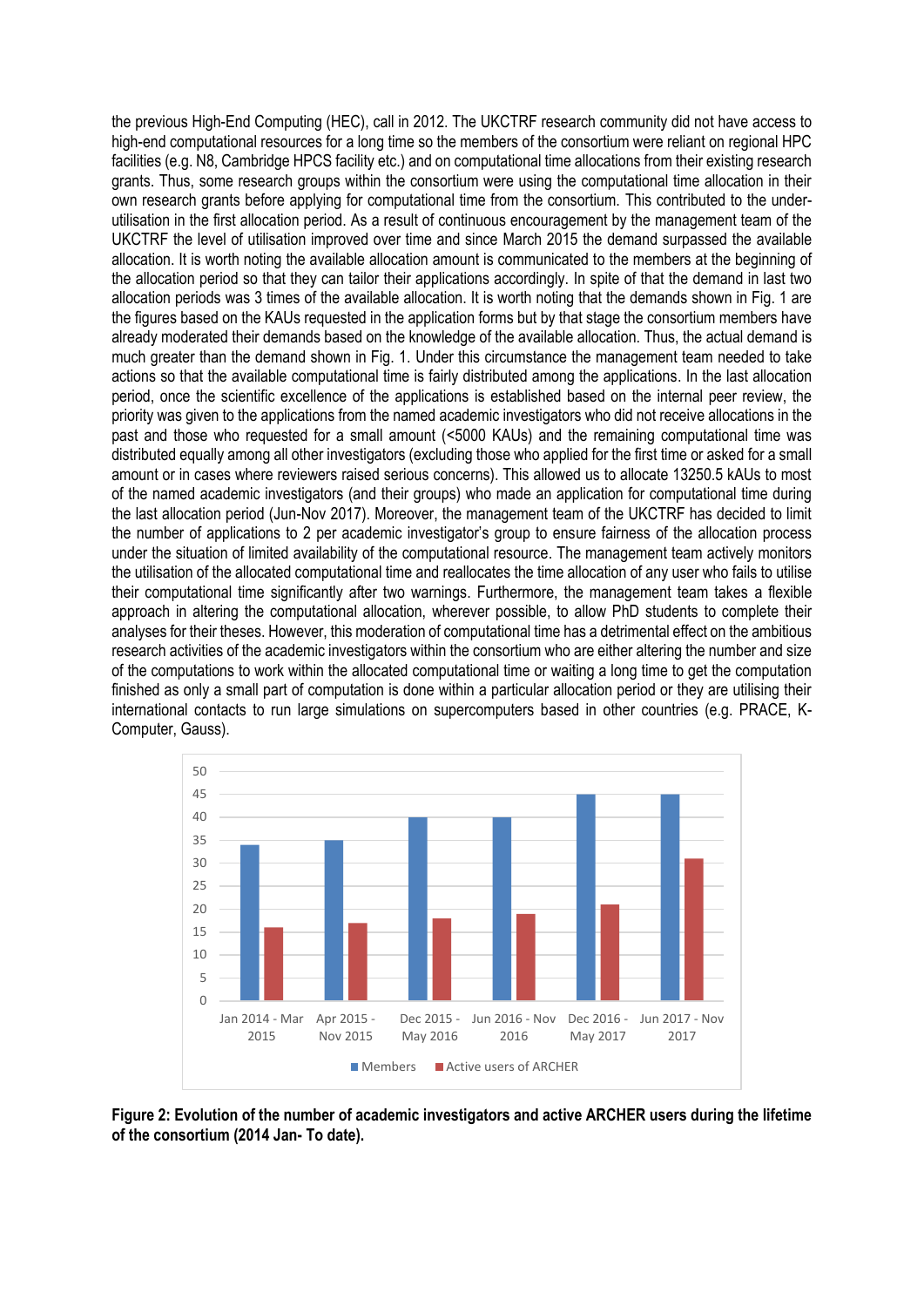The evolution of the number of academic investigators and active ARCHER users during the lifetime of UKCTRF are shown in Fig. 2, which shows that the number of investigators and active ARCHER users are increasing with time. It is worth noting that the majority of active users (99%) are early career researchers and thus it is expected that some of them will obtain academic positions and join the consortium in the near future. This suggests that the demand for computational time within the UKCTRF is expected to rise significantly in the near future. At least 2 times of the current available allocation is needed for the consortium to be internationally competitive in research and innovation but realistically no major step change in the state of computations can be expected with 5 times of current allocation because the increased allocation will be distributed larger number of HPC users in the future.

**SCIENCE PROJECTIONS:** Over the next 3 years (2017-2020), the goals of the UK Consortium on Turbulent Reacting Flows (UKCTRF) are to: (i) exploit HPC resources to conduct world-leading turbulent reacting flow research involving Reynolds Averaged Navier-Stokes (RANS), Large Eddy Simulation (LES) and Direct Numerical Simulation (DNS), ensuring the UK's world-leading status in turbulent reacting flow research ; (ii) extract fundamental physical insights from simulations to develop high-fidelity modelling methodologies to analyse of turbulent reacting flows with relevance to gas turbine, automotive and fire safety engineering; and (iii) ensure a forward-looking software development strategy to develop computationally efficient algorithms, and effectively exploit current and future developments of HPC hardware. The long-term research (2019-2024) of the consortium will build on the strengths of UKCTRF and will address universal challenges of energy efficiency, environmental friendliness and high-fidelity fire safety. The progress in HPC will enable the consortium to reinforce existing strengths, but also address the following multi-physics, multi-scale challenges, which are yet to be analysed in detail due to the limitations of computational power (in terms of both storage capacity and computational time):

- Simulation and modelling of multi-phase (e.g. droplet and pulverised coal/biomass combustion) reacting flows;
- Combustion analysis of biogas and gases derived from coal gasification:
- Flame-wall interaction
- Combustion at elevated pressures

The case studies based on the above topics are given below:

#### **Simulation and modelling of multi-phase (e.g. droplet and pulverised coal/biomass) reacting flows**

*Model situation with 5x allocation***:** This scale of resource increase will allow the consortium to maintain its push towards a deeper understanding of turbulent droplet-laden and particle-laden reacting flows where the inherent numerical methodology will not change but the simulation domain for DNS will become more complex allowing for more detailed chemical mechanisms to be used so that the effects of flow shear, extinction and re-ignition can be simulated. These DNS data can be processed to develop high-fidelity flamelets, Probability Density Function (PDF) and Conditional Moment Closure (CMC) models for industrial engineering calculations based on RANS and LES.

*Model situation with 10x allocation***:** At this scale of allocation, the consortium will be able to retain and expand its international leadership by tackling outstanding challenges in e.g. including atomisation processes in spray combustion. To date, no DNS and LES have been carried out for atomisation of sprays in a reacting environment. With this capability, DNS of droplet combustion with full details of spray atomisation could be addressed in detail but new software is required for this challenge. An adaptive mesh refinement (AMR) based code, HAMISH, is currently being developed under the EPSRC Flagship Software Grant (EP/P022286/1) that will provide the necessary capability to undertake this ground-breaking work.

*Model situation with 20x allocation***:** This level of capability would enable a revolutionary change in the status of the simulation of multi-phase turbulent reacting flows. This will enable DNS and LES of industrial combustors and furnaces where spray, coal and biomass combustion will be analysed without any limiting assumptions which are currently used in state-of-art simulations [20,22]. Furthermore, it will be possible utilise Volume of Fluids (VOF) [17,18] and Discrete Elements Method (DEM) [23] in conjunction with chemical processes associated with spray and coal/biomass combustion and simulate multi-phase reacting flows without any limiting assumptions regarding atomisation, particle shape and size distributions. This level of capability will avoid the necessity for 'trial and error' based design methodologies and reduce the empiricism in the analysis method and the need for expensive experimentation. The expected level of capability will make Computational Fluid Dynamics (CFD) simulations not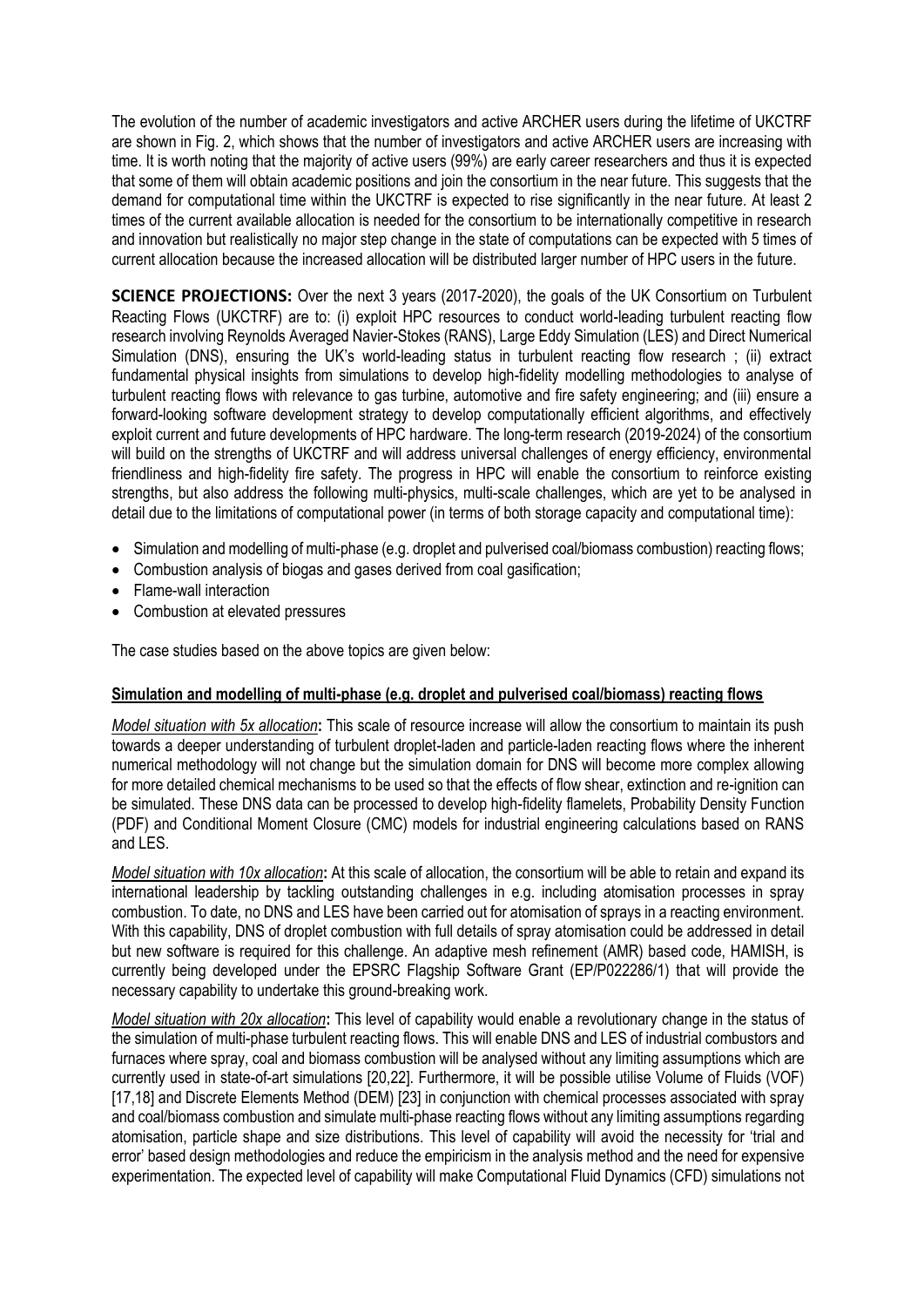only an indispensable but also the most reliable tool for the development of new generation energy-efficient, environmentally friendly IC engines, gas turbines and industrial furnace to meet increasingly demanding environmental legislations.

## **Combustion analysis of biogas and gases derived from coal gasification**

*Model situation with 5x allocation***:** Coal-derived gases in the form of syngas, Synthetic Natural Gases (SNGs), Compressed Natural Gases (CNGs), and biogas from sustainable sources, are increasingly going to play an important role in the evolving fuel landscape. Compressed syngas, SNGs and biogases find their applications in light automotive sector as CNGs, which are expected to replace diesel oil in many engineering applications. Thus, modern combustors in the UK (where coal for power generation and petrol and diesel for automotive applications will be phased out by 2025 and 2040 respectively) need to be designed in such a manner so that they can operate on a range of different fuels to take advantage of this evolving fuel landscape. Although fuel-flexibility of combustors opens an opportunity of producing energy in a cleaner form than conventional means, the chemical compositions of syngas and biogas offer different challenges, as the presence of  $H_2$  in syngas resists blowout and promotes flashback, whereas CO<sub>2</sub> in biogas makes it more susceptible to blowout. Thus, a flexible fuel combustor operating on homogeneous fuel-air mixture (which is necessary to control burned gas temperature to limit NOx emission) needs to be optimised with respect to combustor blowout, flashback, auto-ignition and dynamic stability of the combustion processes. With 5 times more allocation than the current one, it will be possible to simulate atmospheric combustion of biogas, syngas, SNGs and CNGs using DNS in canonical configurations with reduced mechanisms using DNS and LES.

*Model situation with 10x allocation:* The gases derived from coal gasification (e.g. syngas, SNGs and CNGs) are going play increasingly important role in reducing greenhouse gas emission, but the analysis of their combustion needs appropriate modelling of differential diffusion. Most existing models do not account for differential diffusion and thus either the existing models need to be modified or new models need to be developed in order to account for combustion of syngas, SNGs and CNGs. In order to achieve this objective, detailed parametric analyses need to be carried out based on detailed chemistry DNS for a range of different values of turbulence intensity, length scale ratio and H<sub>2</sub>/CO<sub>2</sub> blending. This data will subsequently explicitly Reynolds averaged/LES filtered for the purpose of a-priori DNS analyses in order to develop high-fidelity RANS and LES models. These new models will need subsequent a-posteriori validation based on actual RANS and LES studies. In order to achieve this one will need to carry out routine simulations involving 1000 cores.

*Model situation with 20x allocation:* In most industrial applications combustion takes place under elevated pressure. The flame becomes thin, and turbulent Reynolds number increases with increasing pressure and thus the resolution requirements become increasingly demanding for high pressure values. Thus, three-dimensional DNS and LES of biogases, syngas, SNGs and CNGs at elevated pressures will need of the order of 10,000 cores. The knowledge gained from these simulations will help in the development of next-generation fuel-flexible combustors in process industries, and environment-friendly IC engines.

## **Flame-wall interaction**

*Model situation with 5x allocation*: The increasing industrial demand for light-weight combustors and microcombustors makes flame-wall interaction (FWI) an inevitable factor in these applications, which will have implications on energy-efficiency, pollutant emission in IC engines and flashback in the mixing chamber in gas turbines. However, FWI is yet to be analysed in detail both experimentally and numerically because of small length and time scales associated with near-wall flame- and fluid-dynamics. However, current advances in HPC can be utilised to carry out DNS and LES of FWI, and bypassing all the above limitations. Even with 5 times of current computational time allocation, simple or reduced chemistry FWI-DNS for gaseous phase premixed and non-premixed combustion will be limited to simple configurations such as head-on quenching of statistically planar flames and oblique quenching of V-flames for moderate values of turbulent Reynolds number involving typically 1000 processors.

*Model situation with 10x allocation***:** With 10 times of the current computational allocation, it will be possible to carry out DNS and LES of FWI in a range of different configurations using detailed chemistry. Currently, detailed chemistry DNS of FWI of head-on quenching is about 70-80 times more expensive than single-step head-on quenching DNS, and one such case was not possible to run within a reasonable physical time-scale, just relying upon the allocated computational time and the author of this report needed to utilise HPC support from Gauss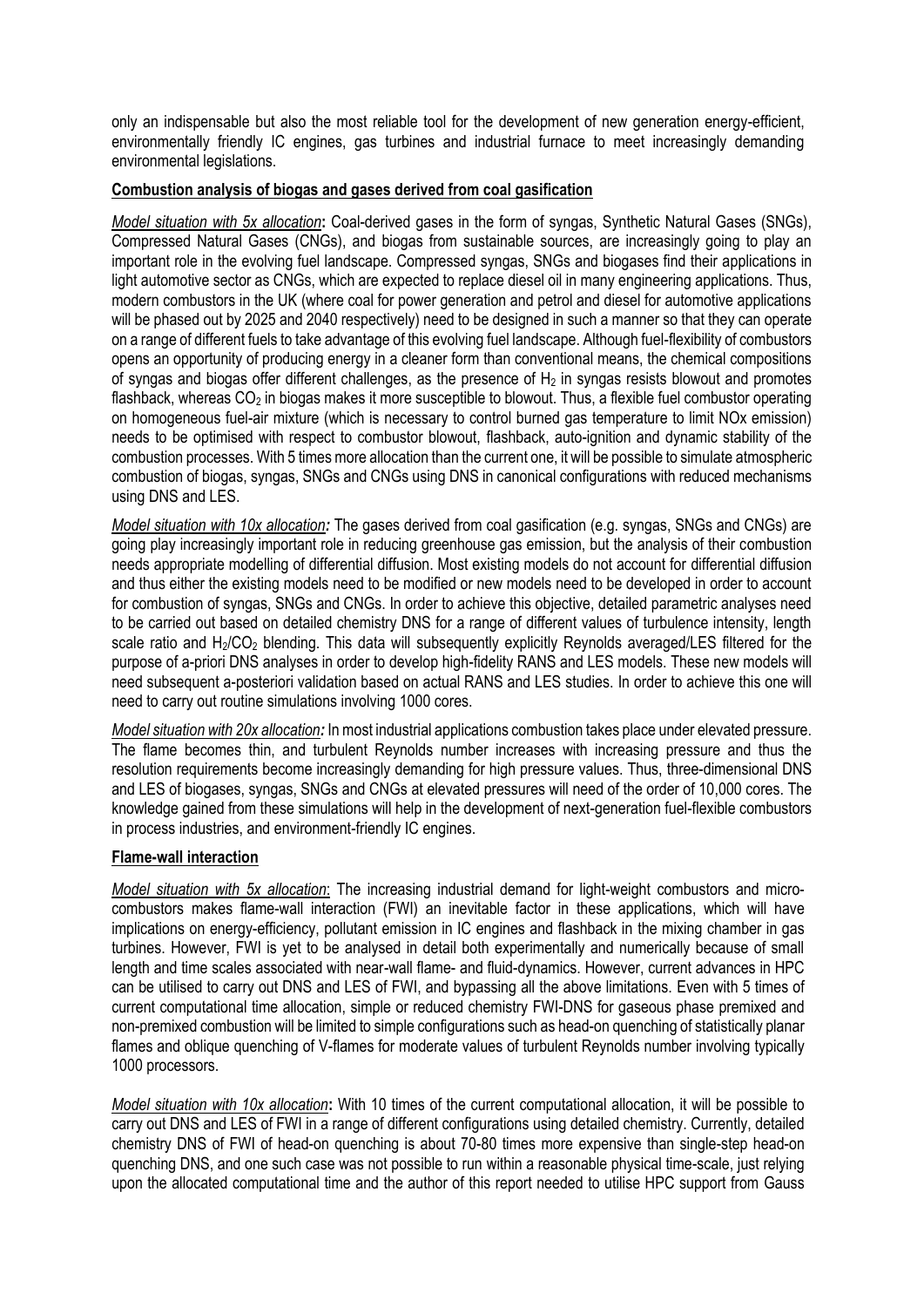Centre of Supercomputing and Leibnitz supercomputing centre with the help of his collaborator Prof. M. Klein based at the University of Bundeswehr München. An AMR based CFD solver called HAMISH, which is currently under development as a part of the EPSRC Flagship Software Grant (EP/P022286/1) [19], will be utilised for production runs of FWI.

*Model situation with 20x allocation***:** With this level of computational power it will not only be possible to carry out high-fidelity simulations of FWI for gaseous phase flames for a range of different fuels (including un-conventional fuels) but also to simulate droplet and coal/biomass particle interactions with combustor walls without any major limiting approximations. This step-change in the computational analysis of turbulent reacting flows will allow for integrating advanced methodologies such as VOF [17,18] (for spray break-up), DEM [23] (for solid particle combustion) and Discrete Ordinates Method (DOM) [24-28] (for radiative heat transfer) with AMR based highfidelity CFD solver. These computations and associated methodologies will play a pivotal role in the design-cycle of (i) light-weight compact combustors in automotive engines and gas turbines, (ii) micro-combustors for Drones and domestic applications where the high-energy density cannot be supplied by batteries, and also to achieve a reduction in pollutant (such as unburned hydrocarbon) emissions. Thus, the knowledge gained from these simulations will help us to meet ever-growing challenges of maintaining high-energy density without compromising environmental friendliness.

## **High-pressure combustion**

*Model situation with 5x allocation*: In most industrial applications, such as in IC engines and gas turbines, the combustion processes take place under elevated pressure. However, the flame becomes increasingly thin with increasing pressure. Moreover, the turbulent Reynolds number increases with increasing pressure for a given set of values of root-mean-square velocity fluctuation and integral length scale. Thus, the resolution requirements become increasingly demanding and small grid spacing will be necessary for both DNS/LES of combustion at elevated pressures. Thus, DNS and LES of high-pressure combustion are computationally expensive, so with 5 times of the current computational power will only be sufficient to carry out DNS of high-pressure combustion in conventional canonical configuration only in the presence of simple/reduced chemistry, and LES in simple burner configurations using flamelet methods.

*Model situation with 10x allocation*: An access to 10 times of the current computational time allocation will enable the UKCTRF to carry out DNS of conventional hydrocarbon fuels using detailed chemical mechanisms and LES of elevated pressure combustion using computationally demanding CMC and PDF methodologies for swirl flows, bluff body stabilised flames and dumped combustors. Most conventional models are proposed for atmospheric conditions so explicit filtering/averaging of DNS data will provide insights into the validity of the existing models under elevated pressure conditions in the context of LES and RANS respectively, and based on this exercise appropriate modifications to the models will be suggested for high-pressure applications. The aforementioned research activities are expected to require of the order of 10000 cores on a routine basis. The author of this report is using his collaborative network with Japanese colleagues (Prof. R. Kurose from Kyoto University and Prof. H. Watanabe from Kyushu University) to simulate high-pressure turbulent spherical expanding H<sub>2</sub>-air flames using DNS on K-computer in Japan [\(http://www.aics.riken.jp/en\)](http://www.aics.riken.jp/en).

*Model situation with 20x allocation*: It will be possible to carry out three-dimensional detailed chemistry DNS of conventional premixed and non-premixed combustion at elevated pressure values in more complex configurations (e.g. V-flame, Bunsen burner and bluff body stabilised flame) than the conventional canonical flame in a box configuration if 20 times of the current computational time allocation is available to the consortium users. Moreover, with this computational power, it will be possible to simulate combustion in gas turbine combustors and IC engine cylinders under elevated pressure conditions realised in these applications using LES without any major limiting conditions but these activities will be computationally demanding. This level of capability would enable a step-change in simulating practical engineering combustion problems under engine/gas turbine operating conditions without any major limiting approximations so that design of new combustors are capable of meeting global energy-related challenges.

#### **Impact of the aforementioned research activities:**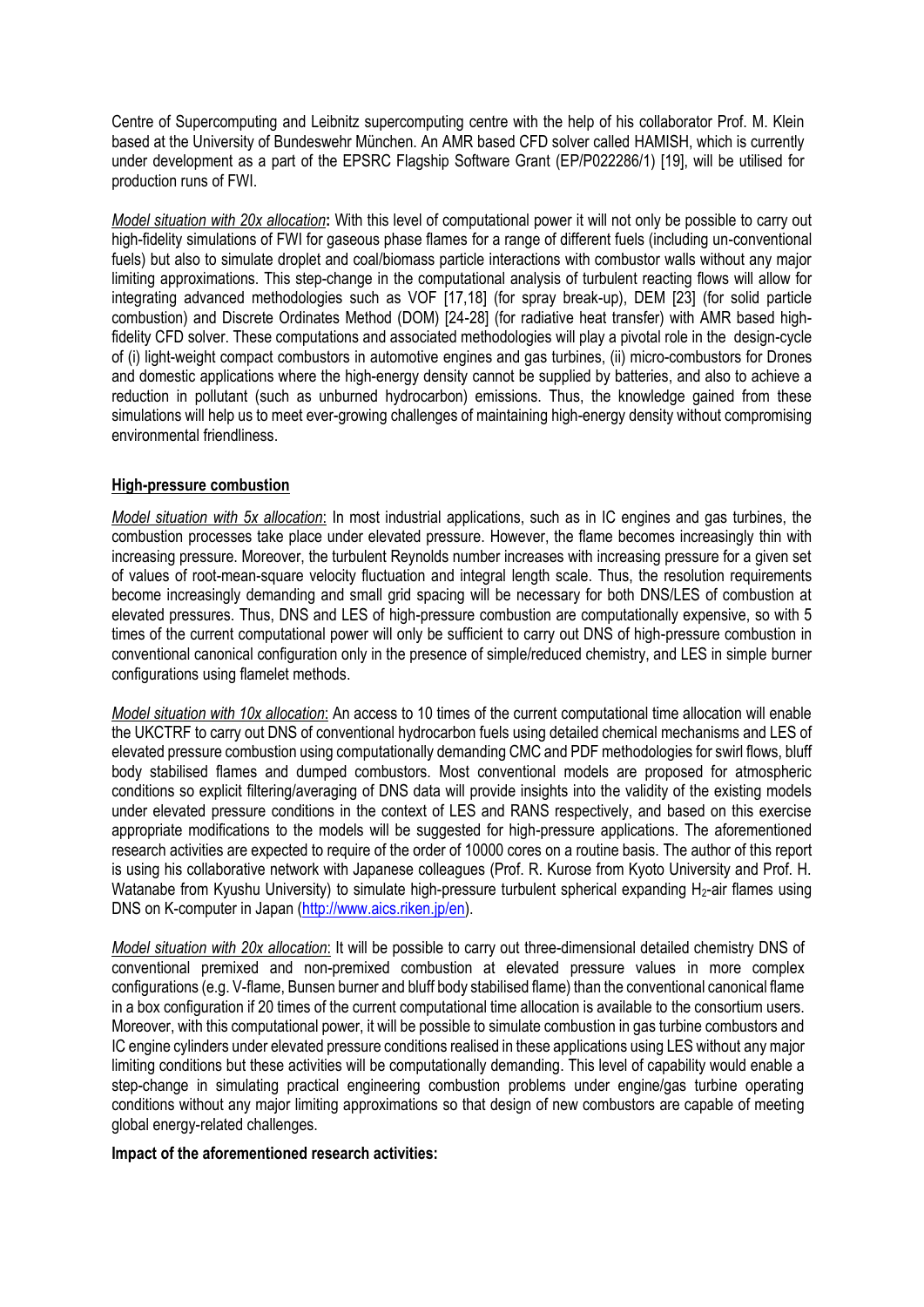The vision of UKCTRF is closely aligned with the 'Energy' research theme, and falls under the 'Combustion Engineering' research area of EPSRC's delivery plan. Major beneficiaries are UK based industries (e.g. Rolls Royce, Shell and Siemens etc.) engaged in developing new technologies for low-pollution and high efficiency IC engines (urgently needing the knowledge of new fuel combustion to meet the challenges posed by government's decision to ban Petrol and Diesel cars by 2040) and gas turbines (which will need to be increasingly environmentfriendly). The impact of the aforementioned research activities, in terms of new product and wealth creation in the UK, will be felt in a time-scale of 10-20 years because of the long-term nature of the design-cycle of IC engines and gas turbines, and the time required to build confidence in the community. The technological advancements will also help in designing energy-efficient and environment-friendly combustors especially for UK industries, which will bring a long-term benefit (in a time scale of 10-20 years) for society (consistent with Productive and Resilient Nation delivery plans of EPSRC). The research outcomes will also be particularly beneficial for the CFD software community, who use state-of-the-art combustion RANS/LES models in their codes to yield accurate predictions, and this benefit will be realised in 5 -10 years. This research activity will also help in developing a highly skilled UKbased workforce in the form of RAs and PhD students, who will eventually carry the expertise gained in the course of the project in their future roles.

## **SCIENTIFIC CODES**

## **Mostly used current codes**

| Code                                      | Machines                     |
|-------------------------------------------|------------------------------|
| SENGA+ (in-house code for DNS)            | HECTOR, HPCx, JAGUAR, ARCHER |
| HAMISH (under development for DNS and LES | ARCHER                       |
| but will be made open source)             |                              |
| OpenFOAM (open source code for RANS)/LES  | <b>HECTOR, ARCHER</b>        |

The codes, which have been used on the national facilities such as HPCx, HECToR and ARCHER, are listed below in Table 1:

## **Table 1: List of major codes used by the UKCTRF members**

SENGA+ and OpenFOAM receive EPCC support as a part of on-going UKCTRF activities. Moreover, the EPSRC Flagship Software Grant (EP/P022286/1) supports the development of HAMISH. SENGA+ and OpenFOAM can be run in production mode, and the number of cores used on ARCHER for these codes range from 24 to 20,000 for up to an order of 1,000 hours of wall-clock time. Note, SENGA+ can already scale beyond 50,000 cores as the science requires.

*Please note that SENGA+ was a procurement benchmark code for both HECToR and ARCHER. OpenFOAM (and variants such as FireFOAM) is another CFD code commonly used on ARCHER.*

SENGA+ is an explicit high-order CFD code with excellent scaling performance, used in many earlier class 1a, 1b and RAP projects. The results shown below were obtained by the Cray Centre of Excellence for two sets of test cases of turbulent combustion using HECToR and Jaguar. A sample speed up table for SENGA+ is listed in Table 2, and the speed up is graphically shown in Fig. 3.

|       | Runtime (s) |             |                             |       |         |
|-------|-------------|-------------|-----------------------------|-------|---------|
| Cores | Run 1       |             | Run 2 Run 3 Mean            |       | Speedup |
| 48    |             |             | 2746.7 2766.4 2765.7 2759.6 |       | 1.00    |
| 240   | 518.9       | 521.0       | 523.1                       | 521.0 | 5.30    |
| 480   | 290.2       | 271.6 267.4 |                             | 276.4 | 9.98    |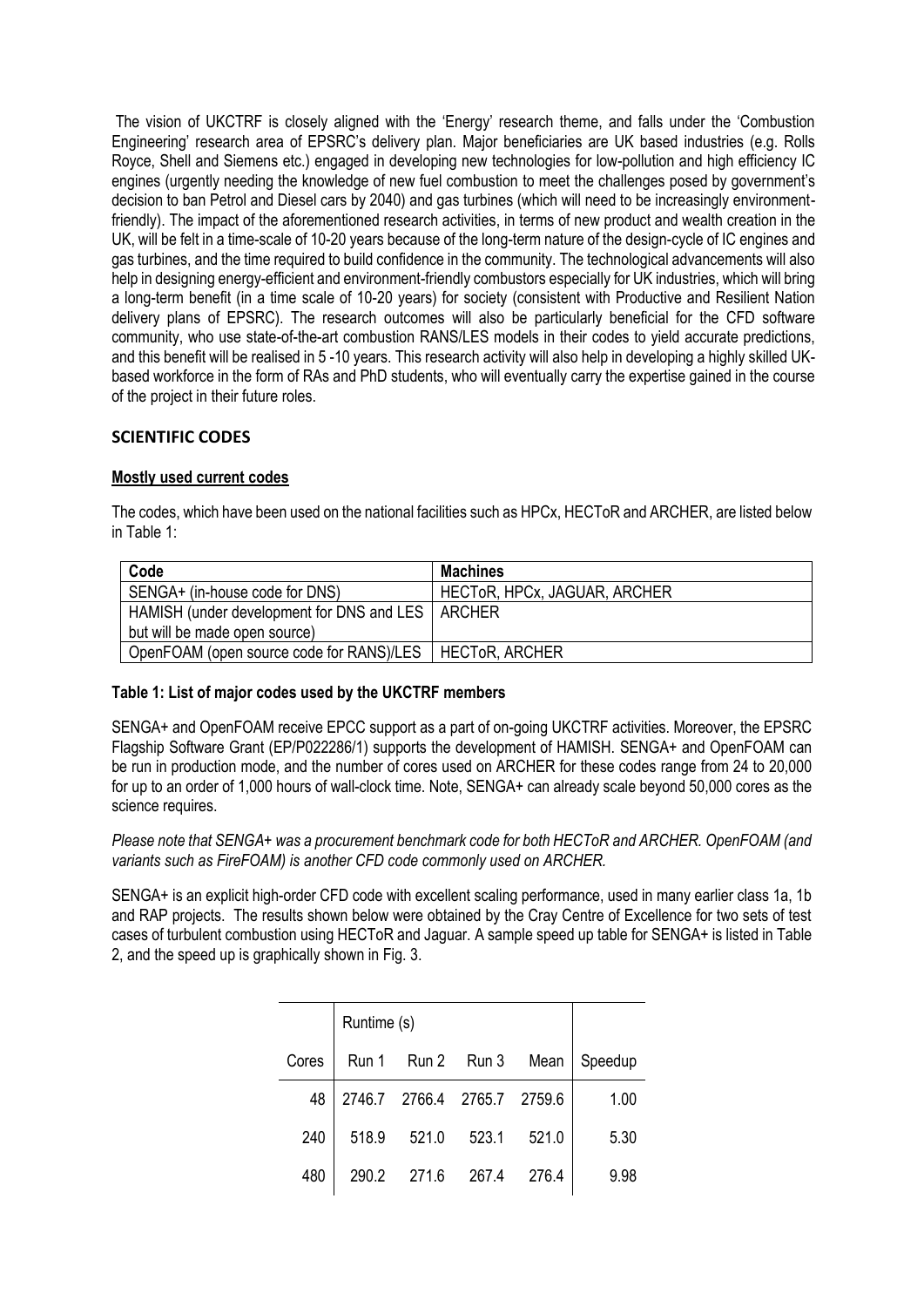| 1200  | 103.0 | 103.4 | 101.1 | 102.5 | 26.92  |
|-------|-------|-------|-------|-------|--------|
| 3600  | 35.4  | 35.0  | 38.2  | 36.2  | 76.23  |
| 7200  | 18.8  | 19.8  | 18.4  | 19.0  | 145.24 |
| 10800 | 14.2  | 13.1  | 12.6  | 13.3  | 207.49 |

## **Table 2: An example of speedup of SENGA+.**

Figure 3 demonstrates nearly perfect scalability for SENGA+ up to 65,536 cores on ARCHER (the simulations were carried out by Jason Beech Brandt from Cray) using a 4-step methane-air reaction mechanism [29].



#### **Figure 3: An example of speed up performance of SENGA+. The legends (T1-T10) and (T2-T10) refer to Cray's internal terminology based on their architecture and these legends are not important for the purpose of this document.**

OpenFOAM is a state-of-the-art C++, open-source toolbox for CFD, which is also available on ARCHER. This code has been widely used on HPC facilities around the world. The scalability of this code has been tested on ARCHER and the results are shown Fig. 4 for three sets of test runs while investigating turbulent lifted jet flame and a model gas turbine combustor (source: Prof. N. Swaminathan, University of Cambridge).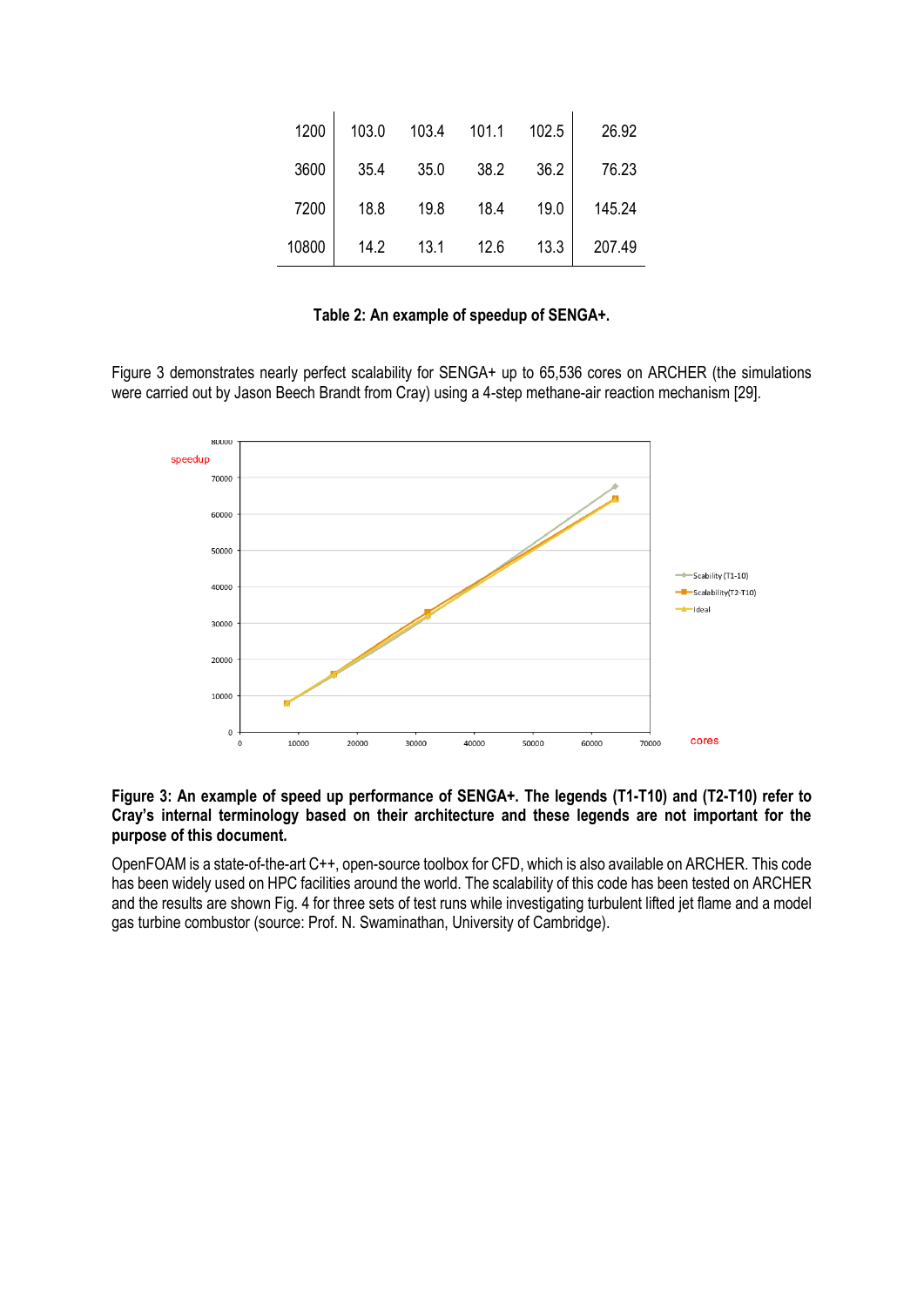

## **Figure 4: An example of speed up performance of OpenFOAM. The Y-axis has been scaled by 48 for both the simulation and the ideal performance**

The HAMISH code has been tested in its MPI version, using a fixed mesh (no adaptive mesh refinement on) on the iDataPlex Cluster (X86\_64 IvyBridge E5-2697) of the Hartree Centre [\(http://community.hartree.stfc.ac.uk/wiki/site/admin/resources.html#idataplex\)](http://community.hartree.stfc.ac.uk/wiki/site/admin/resources.html#idataplex) for the Taylor-Green Vortex case using 1283 cells. This is a relatively small configuration for this type of code. However, linear speed-up can be observed up to 392 cores. Considering each core is busy with only about 5,000 cells, the result is quite good. Note that some speedup is observed up to 1,024 cores, with only 2,000 cells per core. The architecture of the iDataplex Cluster (Blue Wonder Phase2) is very similar to that of ARCHER. Therefore, one can expect similar performance on ARCHER for the same case. As the code is explicit in time (for fixed meshes), one can expect the performance to increase linearly as a function of the number of cells. A sample speed up table for HAMISH is exemplarily provided in Table 3, and the data in Table 3 is graphically shown in Fig. 5.

| Cores | Runtime / s | Speedup | Perfect Speedup |
|-------|-------------|---------|-----------------|
| 8     | 1632.8      | 1.00    | 1.00            |
| 16    | 910.6       | 1.79    | 2.00            |
| 24    | 670.5       | 2.44    | 3.00            |
| 32    | 529.1       | 3.09    | 4.00            |
| 48    | 345.1       | 4.73    | 6.00            |
| 64    | 263.2       | 6.20    | 8.00            |
| 96    | 184.0       | 8.87    | 12.00           |
| 128   | 138.0       | 11.83   | 16.00           |
| 192   | 102.9       | 15.87   | 24.00           |
| 256   | 84.82       | 19.26   | 32.00           |
| 392   | 62.3        | 26.20   | 49.00           |
| 512   | 46.3        | 35.26   | 64.00           |
| 768   | 42.2        | 38.71   | 96.00           |
| 1024  | 41.5        | 39.38   | 128.00          |
| 1536  | 46.3        | 35.23   | 192.00          |
|       |             |         |                 |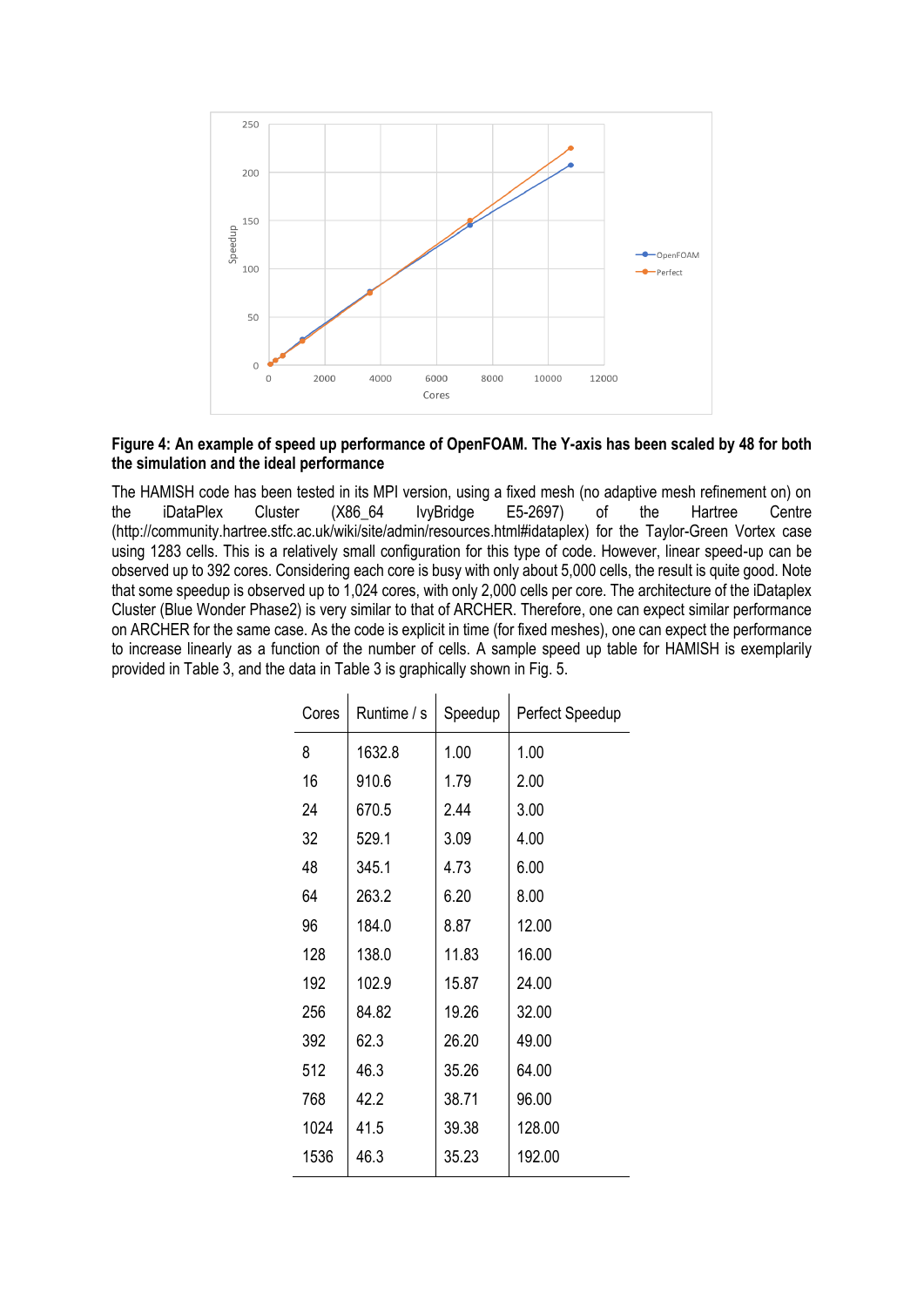

#### **Table 3: An example of speedup of HAMISH.**

**Figure 5: An example of speed up performance of HAMISH.**

It is worth noting the runs representative of the kinds, which the consortium is expected to undertake, are considered in above examples to demonstrate the actual scaling in practice.

#### **Emerging code**

A next-generation fully parallelised computational fluid dynamics (CFD) code called HAMISH based on adaptive mesh refinement (AMR), is currently under development under the EPSRC Flagship Software Grant (EP/P022286/1). This grant focuses on the development, validation and documentation of HAMISH, which will enable high-fidelity Direct Numerical Simulations (DNS) of advanced turbulent reacting flows such as flame-wall interaction, localised ignition, and droplet combustion including atomisation processes. Such simulations cannot be achieved at present without limiting simplifications due to their prohibitive computational cost. AMR for largescale highly-parallel simulations of compressible turbulent reacting flows is a significant new functionality which will offer major benefits in terms of computational economy for problems involving thin fluid-mechanical structures, e.g. resolution of both the flame and the boundary layer in flame-wall interaction, droplet surfaces in atomisation in spray combustion, shock waves in localised forced ignition, etc. Such flow features have either been ignored or simplified severely in previous work due to the prohibitive computational cost of fixed global meshes, thus limiting the usefulness of the simulations.

Hence AMR will offer a step-change in capability for the computational analysis of turbulent reacting flows, and will provide data with the degree of detailed physical information which is not currently available from simulations using existing CFD codes.

This new-generation software will be validated with respect to the results obtained from the well-proven uniformmesh DNS code SENGA2, which has already been ported to ARCHER and is currently widely used by members of the UKCTRF. The newly developed code, HAMISH, will not only be ported to ARCHER, but also be prepared for architectures supporting accelerators thanks to OpenMP 4.5, which will support OpenACC, targeting a POWER8 cluster. As a part of this project, a detailed user guide will be produced at each new release of the code. This user guide will be made available on a website for public download along with the open-source version of the code and the associated documentation on code validation and user tutorials.

The work package 3 of the UKCTRF will focus on the development of the next-generation software that will utilise HPC resources of the future. In recent years, hierarchical forms of hardware (e.g. multicore) have been developed to deliver performance, and extracting this new level of concurrency from these hardware platforms has emerged as a major technical challenge. Moreover, future platforms will involve multicore CPUs with floating point accelerators provided by Graphical Processing Units (GPUs). Thus, the HPC users of this consortium need to